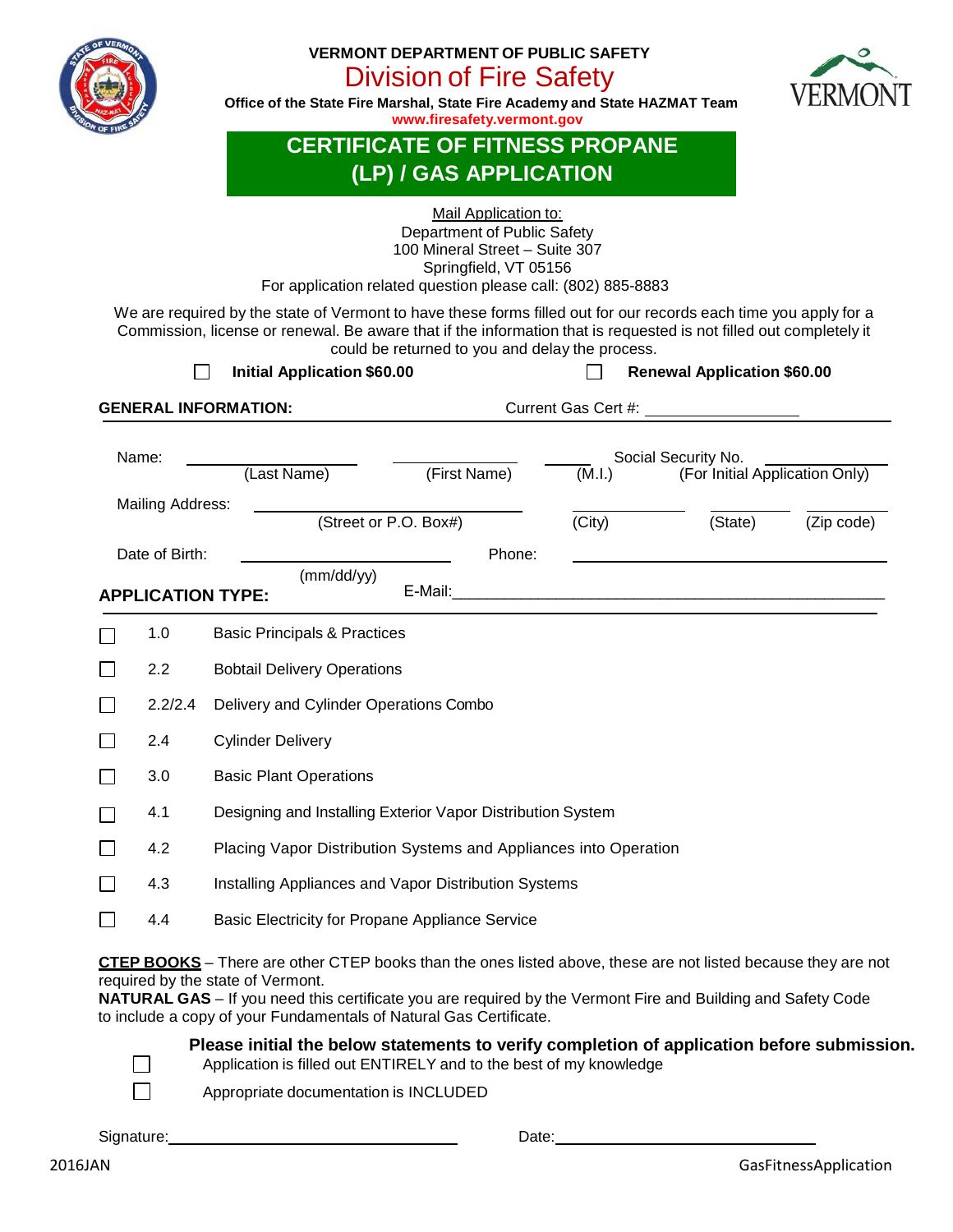#### **Applicant's Statement Regarding: Child Support, Taxes, Unemployment Compensation, Fines & Penalties**

**Child Support** [15 V.S.A. § 795] - You must check one of the statements below regarding child support: As of this date:



I do not have any children, OR I do not owe any child support, OROF VER

I do owe child support, but am under a plan with the Office of Child Support to pay all child support due

*This certification is in regards to any children residing in Vermont, and where the license/certificate holder is a resident of Vermont, to any children residing in any other state or territory of the United States. For assistance contact the Office of Child Support, 103 South Main Street, Waterbury, VT 05676 [(802) 241-2180]*

**Taxes** [32 V.S.A. § 3113] - You must check one of the statements below regarding taxes. As of this date:



All tax returns have been filed. I do not owe any taxes, OR

I owe taxes but am under a plan with the Department of Taxes to pay all taxes due, or the tax payments are under appeal

*To determine status of a payment plan or appeal, or for assistance, contact the Supervisor of Tax Collections [(802) 828-2804]*

**Unemployment Compensation** [21 V.S.A. § 1378] - You must check one of the statements below regarding unemployment contributions or payments in lieu of unemployment contributions. As of this date:

 $\Box$ 

 $\Box$ 

I am not now, nor have I ever been, an employer;

OR I do not owe any unemployment

compensation, OR

I owe unemployment compensation but am under a plan with the Unemployment Division to pay any and all unemployment compensation due

*To determine status of a payment plan, or for assistance, contact the Department of Labor [(802) 828-4344]*

**Fine or Penalty** [4 V.S.A. § 1110] – You must check one of the statements below regarding a fine or penalty issued by the judicial bureau or district court. As of this date:

> I am not under any obligation to pay a fine or penalty due to any unpaid judgment issued by the judicial bureau or district court, OR

I am under such an obligation and am in good standing with respect to the obligation because 60 days or

fewer have elapsed since the date a judgment was issues, or due to a repayment plan approved by the judiciary

*For assistance contact the Office of Court Administrator, 109 State Street, Montpelier, VT 05609-0701 [(802) 828-3278]*

#### **Statement of Applicant**

I certify, under the pains and penalties of perjury, that all information I have provided in this application is true and accurate. I understand that furnishing false information may constitute unprofessional conduct and result in the denial of my application for licensure/certification or renewal. (The maximum penalty for perjury is 15 years in prison and/or a \$10,000 fine. 13 VSA § 2901)

Signature of Applicant:  $\qquad \qquad$  Date  $\qquad$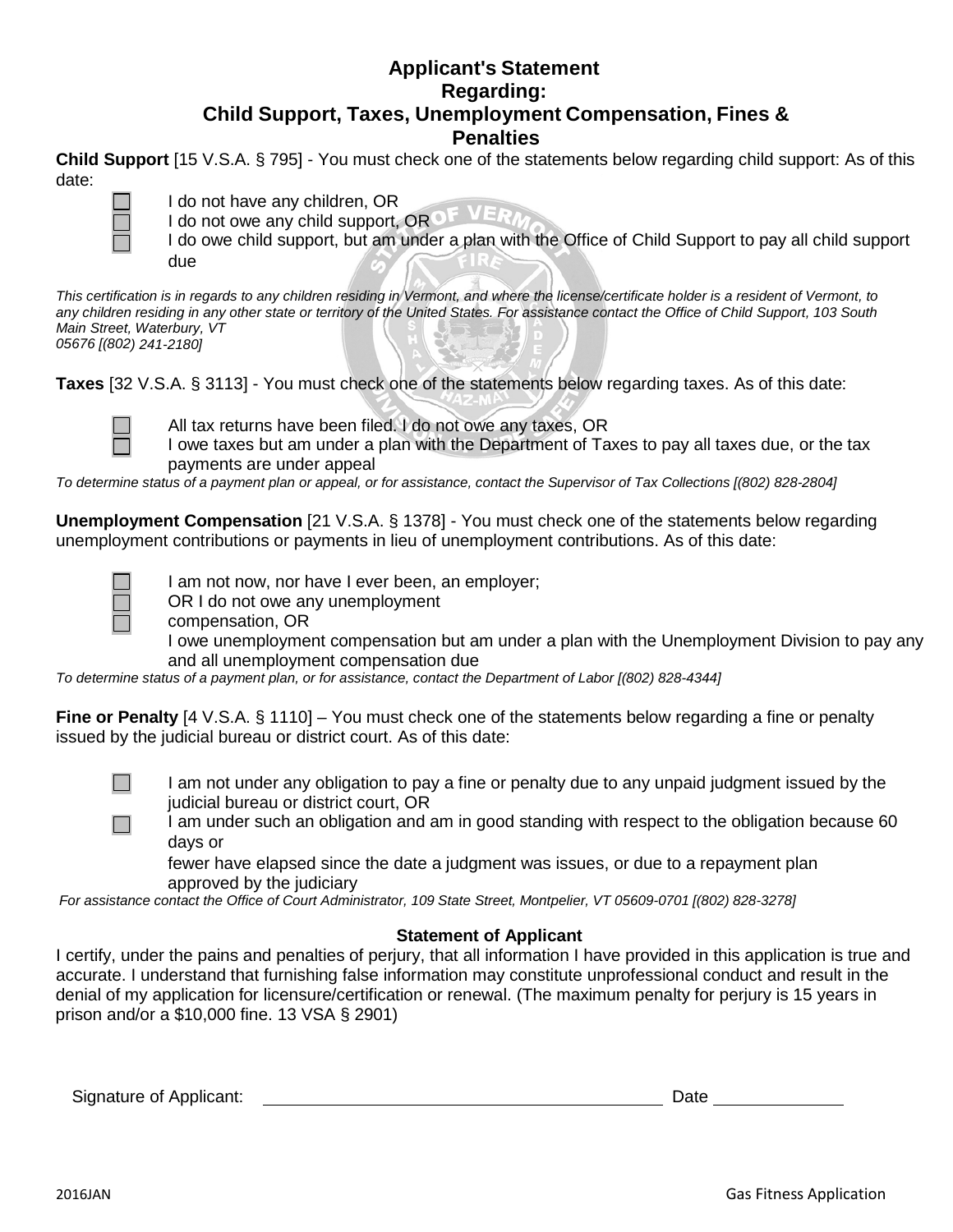# *PROPANE GAS CERTIFICATIONS*

| <b>STATE CERTIFICATION</b>                                                                                   | <b>STATE</b> | <b>CATEGORY</b> | <b>CETP BOOKS</b><br><b>REQUIRED</b> | <b>CONTINUING</b><br><b>EDUCATION</b><br><b>REQUIREMENT</b>                                                                                            |  |  |
|--------------------------------------------------------------------------------------------------------------|--------------|-----------------|--------------------------------------|--------------------------------------------------------------------------------------------------------------------------------------------------------|--|--|
| Delivery of liquid propane (LP)<br>gas                                                                       | A            |                 | 1.0, 2.2 & 2.4                       | None                                                                                                                                                   |  |  |
| $(NOTE - re-lighting of pilot light after an interruption of service is permitted under this certification)$ |              |                 |                                      |                                                                                                                                                        |  |  |
| Plant Operations for LP Gas                                                                                  |              | в               | $1.0, 3.0, 3.1, 3.2, 3.3$ &<br>3.4   | None                                                                                                                                                   |  |  |
| Installation, Inspection &<br>Service of LP Gas Appliances                                                   |              | F               | 1.0, 4.1, 4.2, 4.3, 4.4              | 8 hours including at least 2 hours<br>regarding the prevention of CO<br>leakage and the procedure for<br>safety inspection of an existing<br>appliance |  |  |

## *NEW CETP BOOKS*

| <b>BOOK</b> | <b>BOOK NAME</b>                                                 |
|-------------|------------------------------------------------------------------|
|             | <b>Basic Principles &amp; Practices</b>                          |
| 2.2         | <b>Bobtail Delivery Operations</b>                               |
| 2.2/2.4     | Delivery and Cylinder Operations Combo                           |
| 2.4         | <b>Cylinder Delivery</b>                                         |
| 3.0         | <b>Basic Plant Operations</b>                                    |
| 4.1         | Designing and Installing Exterior Vapor Distribution System      |
| 4.2         | Placing Vapor Distribution Systems and Appliances into Operation |
| 4.3         | Installing Appliances and Vapor Distribution Systems             |
| 4.4         | Basic Electricity for Propane Appliance Service                  |

*PLEASE NOTE: There are other new CETP books not listed above, because they are not required by the State*